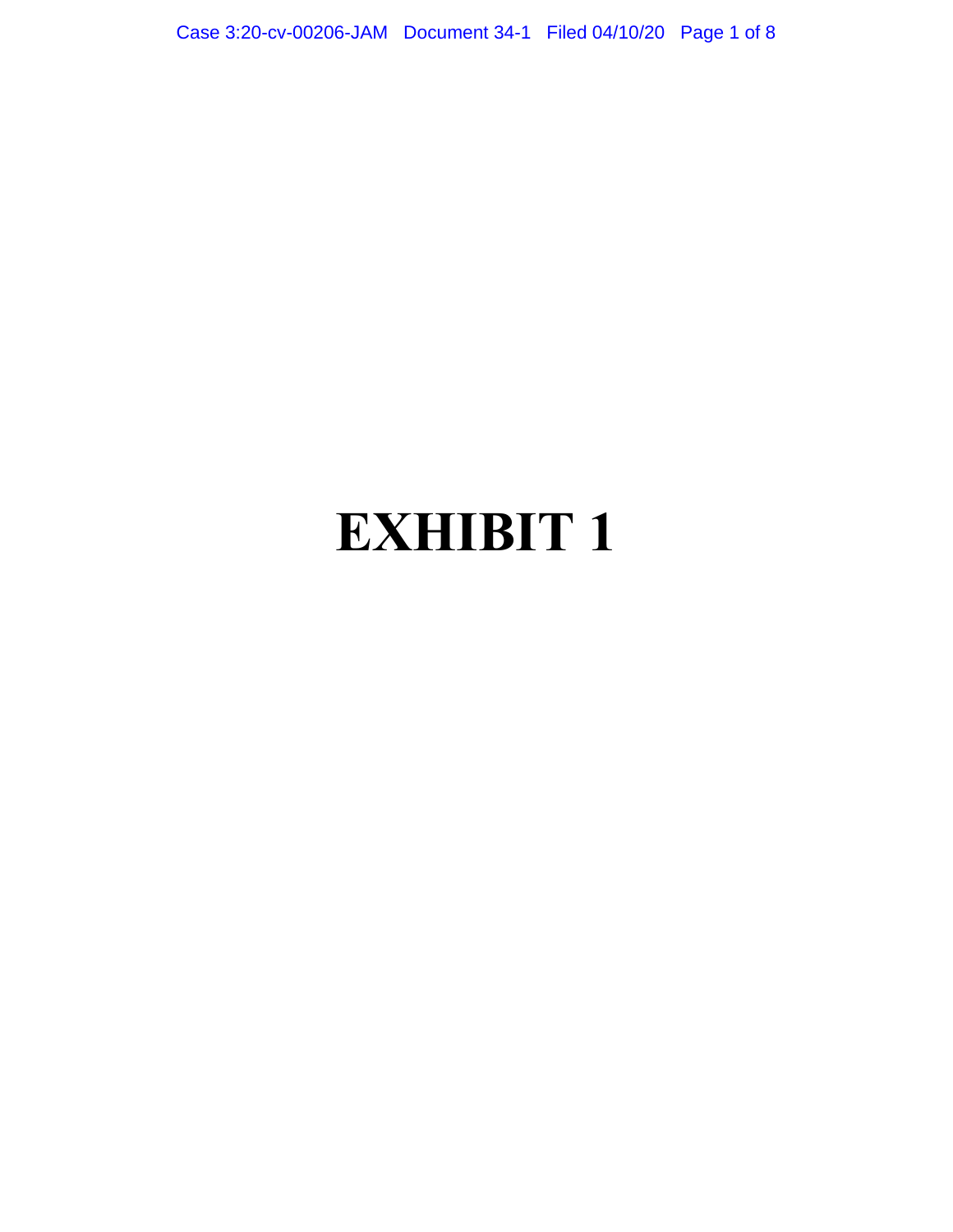## Case 3:20-cv-00206-JAM Document 34-1 Filed 04/10/20 Page 2 of 8

### FOR OFFICIAL USE ONLY

# U.S. IMMIGRATION AND CUSTOMS ENFORCEMENT

| ICE Directive $11005.2$ : | <b>Stay of Removal Requests and Removal Proceedings Involving</b><br><b>U Nonimmigrant Status (U Visa) Petitioners</b>                                                                                                                                                                                                                                  |
|---------------------------|---------------------------------------------------------------------------------------------------------------------------------------------------------------------------------------------------------------------------------------------------------------------------------------------------------------------------------------------------------|
| <b>Issue Date:</b>        | <b>August 2, 2019</b>                                                                                                                                                                                                                                                                                                                                   |
| Superseded:               | 11005.1: Guidance: Adjudicating Stay Requests Filed by U<br>Nonimmigrant Status (U-Visa) Applicants (Sept. 24, 2009), and                                                                                                                                                                                                                               |
|                           | Memorandum from Peter S. Vincent, Principal Legal Advisor,                                                                                                                                                                                                                                                                                              |
|                           | Guidance Regarding U Nonimmigrant Status (U visa) Applicants                                                                                                                                                                                                                                                                                            |
|                           | in Removal Proceedings or with Final Orders of Deportation or                                                                                                                                                                                                                                                                                           |
|                           | Removal (Sept. 25, 2009).                                                                                                                                                                                                                                                                                                                               |
|                           | $\mathbf{E}_{\mathbf{z}}$ and $\mathbf{E}_{\mathbf{z}}$ is the set of $\mathbf{z}_{\mathbf{z}}$ and $\mathbf{z}_{\mathbf{z}}$ and $\mathbf{z}_{\mathbf{z}}$ and $\mathbf{z}_{\mathbf{z}}$ and $\mathbf{z}_{\mathbf{z}}$ and $\mathbf{z}_{\mathbf{z}}$ and $\mathbf{z}_{\mathbf{z}}$ and $\mathbf{z}_{\mathbf{z}}$ and $\mathbf{z}_{\mathbf{z}}$ and $\$ |

Federal Enterprise Architecture Number: 306-112-002b

l. Purpose/Background. This Directive sets forth U.S. Immigration and Customs Enforcement (ICE) policy regarding Stay of Removal requests and the exercise of prosccutorial discretion to join motions to terminate removal proceedings involving U nonimmigrant status (U visa) petitioners and their qualifying family members. Aliens subject to pending removal proceedings or a final order of removal may apply for a U visa with U.S. Citizenship and Immigration Services (USCIS), 1 and those aliens subject to a final order of removal who have a pending U visa petition may request a Stay of Removal from ICE Enforcement and Removal Operations (ERO), as may any other alien subject to a final order of removal.<sup>2</sup>

The U visa enables certain removable aliens who are victims of crime to assist law enforcement without fear of removal. The U visa is intended to strengthen the ability of local, state, and federal law enforcement agencies, including ICE Homeland Security Investigations (HSI), to detect, investigate, and prosecute cases of human trafficking, domestic violence, sexual exploitation, female genital mutilation, and other specified criminal activity. Local, state, and federal law enforcement are authorized to complete certifications for victims applying for a U visa; within ICE, HSI Special Agents in Charge (SACs) and the Associate Director (AD) for the Office of Professional Responsibility (OPR) are delegated this certification authority.

2. Policy. It is ICE policy to comply with applicable law governing U visas and to encourage victims of crime to work with law enforcement. Where a U visa petitioner's law enforcement certification is signed by HSI or OPR, ICE will generally grant a Stay of Removal request filed by that alien or join a motion to tenninate removal proceedings, accordingly. In cases involving pending U visa petitioners and their qualifying family members in which ICE does not sign the law enforcement certification, ICE ERO Field Office Directors (FODs) and Office of the Principal Legal Advisor (OPLA) attorneys will

 $18$  C.F.R. § 214,14(c)(1)(i)-(ii).

<sup>&</sup>lt;sup>2</sup> Immigration and Nationality Act (INA) §§ 237(d), 241(c)(2).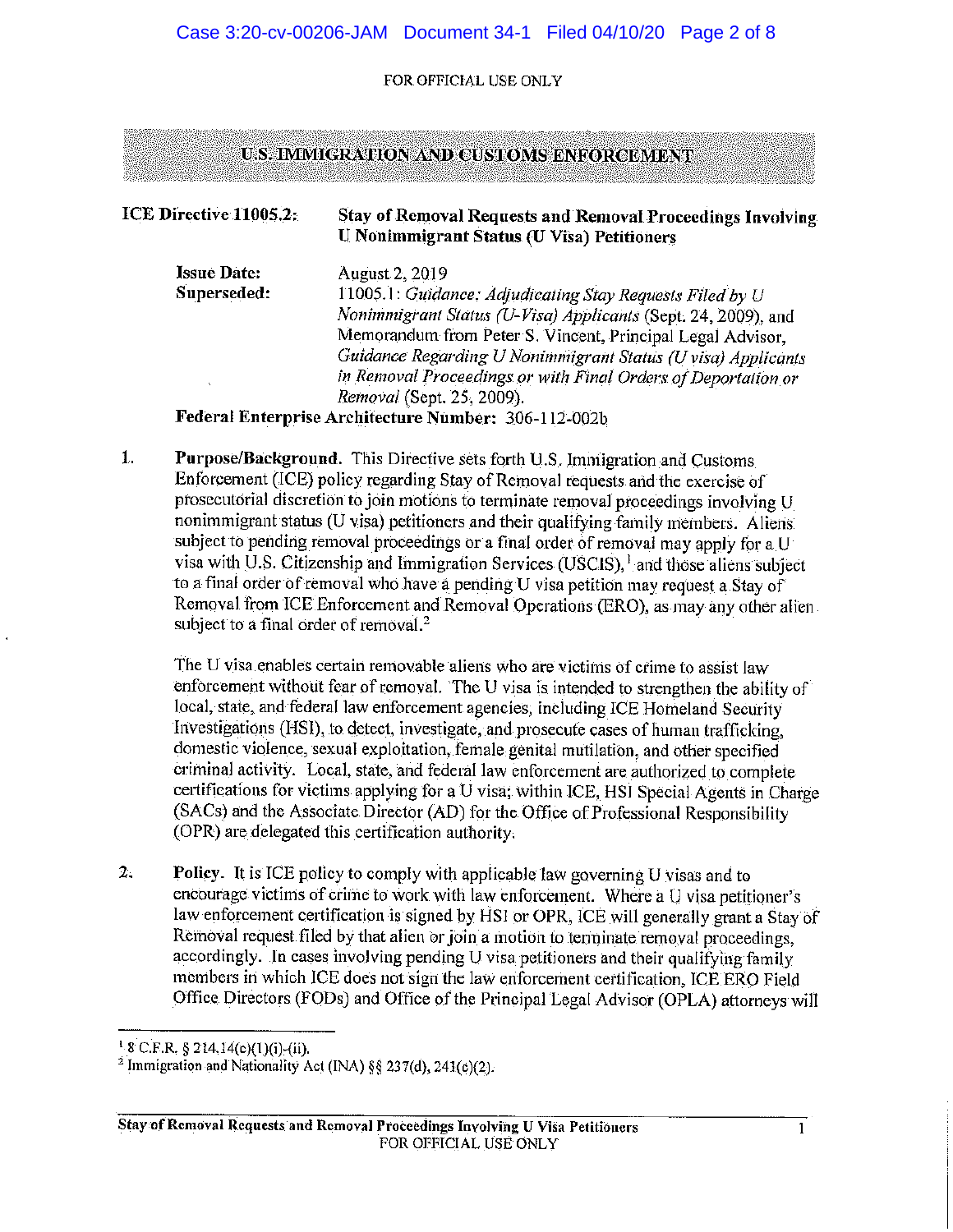# Case 3:20-cv-00206-JAM Document 34-1 Filed 04/10/20 Page 3 of 8

## FOR OFFICIAL USE ONLY

consider the totality of the circumstances, including any favorable or adverse factors, and any federal interest(s) implicated when determining whether to exercise discretion to grant or deny a Stay of Removal or join a motion to terminate removal proceedings.<sup>3</sup> Assistance provided by a U visa petitioner to law enforcement, prosecutors, judges, or other officials in the detection, investigation, prosecution, conviction, or sentencing of criminal activity will generally be considered a significant favorable factor, but is not necessarily dispositive.

JCE will no longer routinely request *primafacie* determinations nor expedited adjudications from USCIS. An alien with a pending U visa petition whose Stay of Removal request is denied may be processed for removal absent any legal impediment to removal.

Stays of Removal granted to U visa petitioners will generally be granted fox an initial period of 180 days and may be extended for additional 180~day periods thereafter, in lCE's discretion. A Stay of Removal will not be granted after USC IS places the U visa petitioner on the waiting list, as such aliens are granted deferred action by USCIS, rendering a stay unnecessary.<sup>4</sup> A Stay of Removal will not be extended if USCIS denies the U visa and the petitioner exhausts all administrative appeals, in which case ERO may continue to process the alien for removal.

Furthermore, it is ICE policy to respect USCfS's grant of deferred action to a U visa petitioner. Accordingly, ICE will not remove a U visa petitioner or qualifying family member whom USCIS has placed on the waiting list and granted deferred action unless a new basis for removal has arisen since the, date of the waiting list placement or USCIS terminates deferred action.

- 3. Definitions. The following definitions apply for purposes of this Directive only.
- 3.1. Headquarters Responsible Official (HRO). The Executive Associate Directors (EADs) for ERO and HSI, and the AD for OPR.
- 3.2. Stay of Removal. A determination in the unreviewable discretion of the Department of Homeland Security (OHS) to temporarily defer the execution of a final order of removal issued to an alien.<sup>5</sup>
- 3.3. U Nonimmigrant Status or "U visa." An immigration benefit available for alien victims of qualifying crimes who have suffered substantial physical or mental abuse as a result of having been a crime victim; have information about the criminal activity; and were helpful, are being helpful, or are likely to be helpful to law enforcement officials in investigating and prosecuting those crimes. <sup>6</sup>

<sup>&</sup>lt;sup>3</sup> ICE officers and agents will make enforcement determinations on a case-by-case basis in accordance with federal law and consistent with OHS and ICE policy.

<sup>4</sup>*See* 8 C.F.R. § 214.14(d)(2).

 $^5$  INA §§ 237(d), 241(c)(2); 8 C.F.R. §§ 241.6(a), 1241.6(a).

 $6$  INA § 101(a)(15)(U); 8 C.F.R. § 214.14.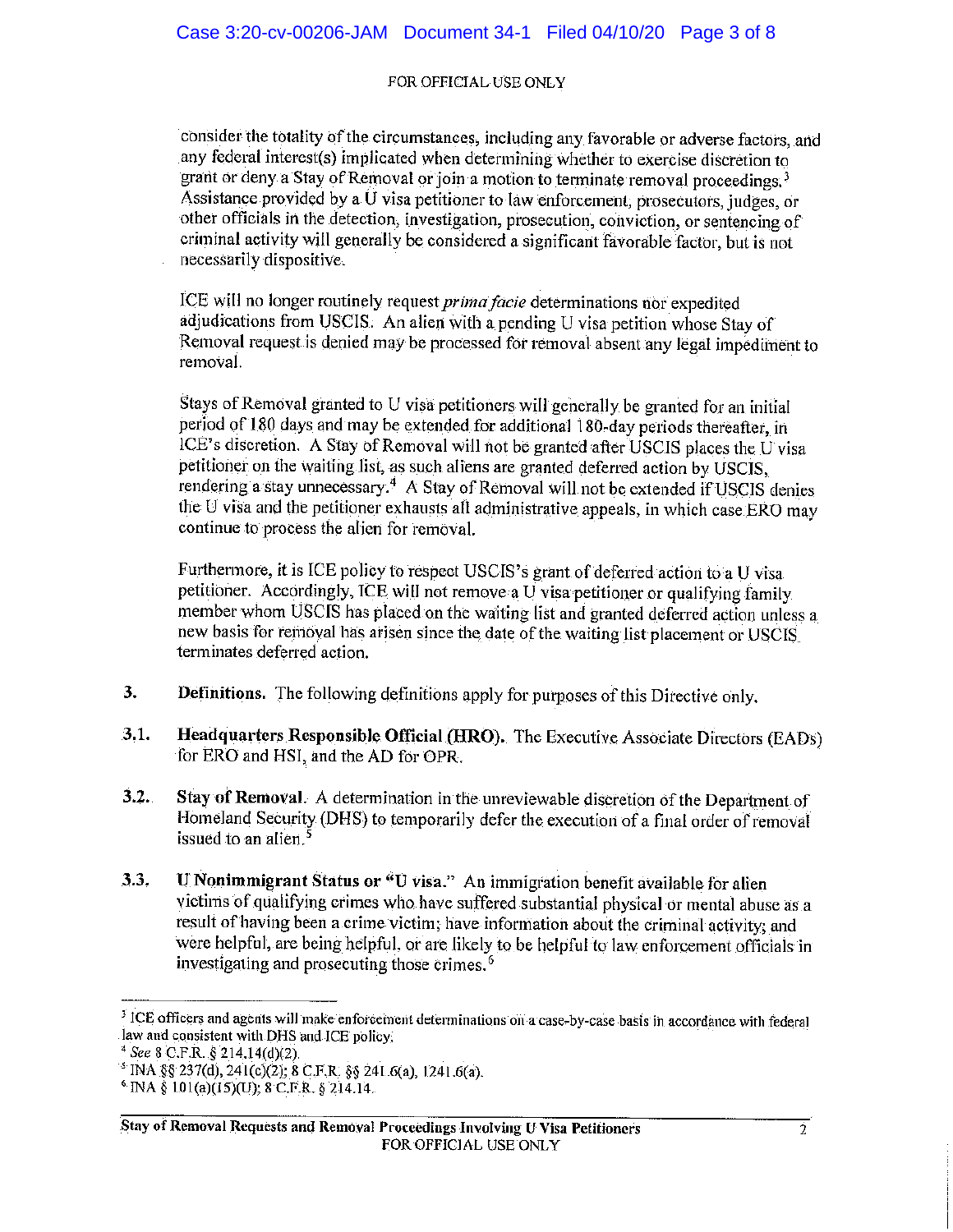- 3.4. U Nonimmigrant Status Certification, Form I-918, Supplement B, or "U visa. certification." USCJS Fonn 1-918, Supplement B, *U Nonimmigrant Status Certification,*  is completed by a federal, state or local law enforcement agency to certify that the petitioner, among other things, is or has been a direct or indirect victim of qualifying criminal activity; possesses information about the qualifying criminal activity; and has been helpful, is being helpful, or is likely to be helpful in the investigation or prosecution of the qualifying criminal activity of which he or she is a victim. Victims are required to submit Form I-918, Supplement B, as a part of their petition to USCIS.<sup>7</sup>
- 3.5. Waiting List Determination. A USCIS decision on a U visa petition that is the functional equivalent of a full adjudication on the merits of the petition, including complete fingerprint and background checks and adjudication of any accompanying waivers of inadmissibility. A petitioner is placed on the waiting list when, due solely to the statutory cap, a U-1 nonimmigrant visa is not currently available. When a U visa petitioner is placed on the waiting list, by regulation, USCIS grants deferred action or parole to the alien and any qualifying family members and may afford them employment authorization. <sup>8</sup>

# 4. Responsibilities.

- 4.1. The HROs and the Principal Legal Advisor are responsible for ensuring compliance with the provisions of this Directive and issuing any necessary guidance.
- 4.2. HSI and OPR SACs are responsible, as U visa certifying officials, for signing vetted U visa certifications for alien victims of crime who are helpful in HSI or OPR investigations, on a case-by-case basis and confirming upon request by ERO that HSI or OPR completed a certification for a particular victim.
- 4.3. ERO FODs are responsible for adjudicating Stay of Removal requests from U visa petitioners.
- 4.4. OPLA Attorneys are responsible for considering requests from U visa petitioners to join motions to terminate removal proceedings and reviewing for legal sufficiency, as appropriate, HSI or OPR's final approval or disapproval of an alien's request for a U visa certification.

# 5. Procedures/Requirements.

5.1. Signing U Visa Certifications. HSI and OPR will follow the procedures for vetting and signing U visa certifications, as appropriate, for alien crime victims who are helpful to HSI investigations as outlined in HSI HB18-06, U *Nonimmigrant Status (U Visa) Handbook(Sept.* 21, 2018), or as updated and OPR Investigative Guidebook, *Section 3.40.8 U Nonimmigrant Status* (Oct. 2012).

 $78$  C.F.R. § 214.14(e)(2).

<sup>8</sup>8 C.F.R. § 214.14(d).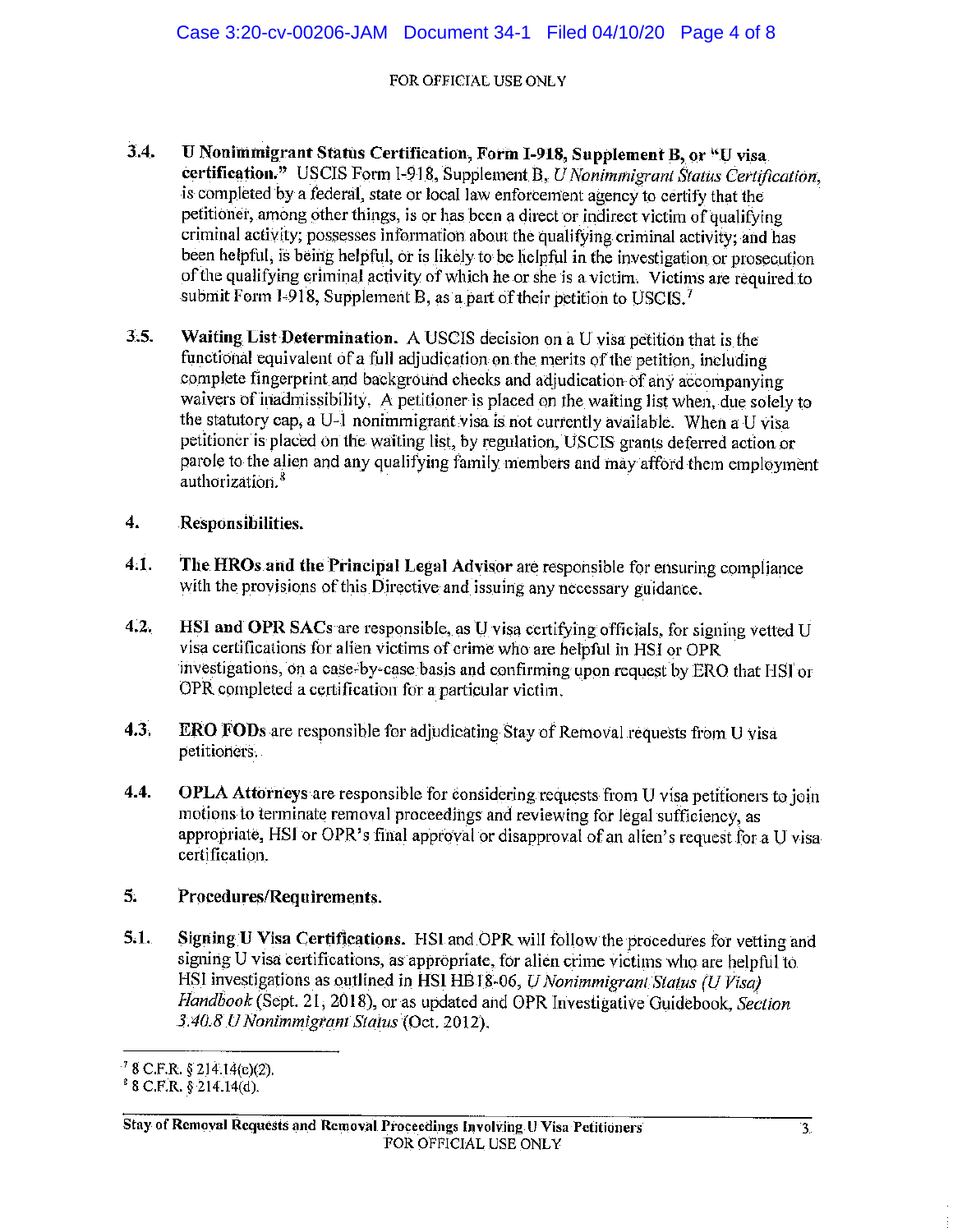## 5.2. Stay of Removal Requests.

5.2.1 Initiating Stay of Removal Requests. When ICE assumes civil immigration custody of an alien, ERO must determine whether the alien is an applicant or beneficiary of an application or petition for a benefit protected by 8 U.S.C. § 1367, including pending and approved U visas, by consulting the Central Index System database (or any successor information technology system established to assume the same functions).<sup>9</sup>

If the alien has or claims to have a pending U visa petition, the FOD, or designee, upon the alien's request, will provide him or her with Form I-246, *Application for Stay of Removal*, and enter the date of this action in EARM. If the alien does not file a Stay of Removal request within five business days, ERO may continue to process the alien for removal.

5.2.2. Reviewing Stay of Removal Requests. Upon receiving a Stay of Removal request from a pending U visa petitioner for whom HSI or OPR has completed the U visa certification, ERO will verify the U visa certification with the issuing HSI or OPR SAC office. If confinned, ERO will generally grant the U visa petitioner's Stay of Removal request given the close coordination and information sharing within ICE.

Jn all other cases, upon receiving a Stay of Removal request from a U visa petitioner, the FOD will consider the totality of the circumstances, any favorable or adverse factors (including the extent and nature of any criminal history), and any federal interest(s) implicated. Assistance provided by a U visa petitioner to law enforcement, prosecutors, judges, or other officials in the detection, investigation, prosecution, conviction, or sentencing of criminal activity will generally be considered a significant favorable factor, but is not necessarily dispositive. Convictions for crimes related to a petitioner's victimization will generally not be considered an adverse factor. ICE will not consider the merits of the U visa petition. ICE will no longer routinely request *primafacie*  determinations nor expedited adjudications from USCIS. The fact that a petitioner can continue to pursue a U visa adjudication from outside the United States is not alone a reason for ICE to deny a Stay of Removal request.

As with any other Stay of Removal request, a Stay of Removal is not appropriate when there exist national security concerns, evidence the U visa petitioner is a human rights violator, has engaged in immigration fraud and/or has significantly abused the visa or visa waiver programs, or has a criminal history that evidences that the alien poses a risk to public safety.

5.2.3 Adjudicating Stay of Removal Requests. After careful consideration, if the FOD, in his or her unreviewable discretion, determines that the totality of the circumstances merit a Stay of Removal, the FOD will grant the Stay of Removal for an initial 180-day period,

<sup>&</sup>lt;sup>9</sup> DHS Instruction No. 002-02-001, *Implementation of Section 1367* (Nov. 7, 2013); DHS Directive No. 002-02, *Implementation of Section 1367 Information Provisions* (Nov. I, 2013).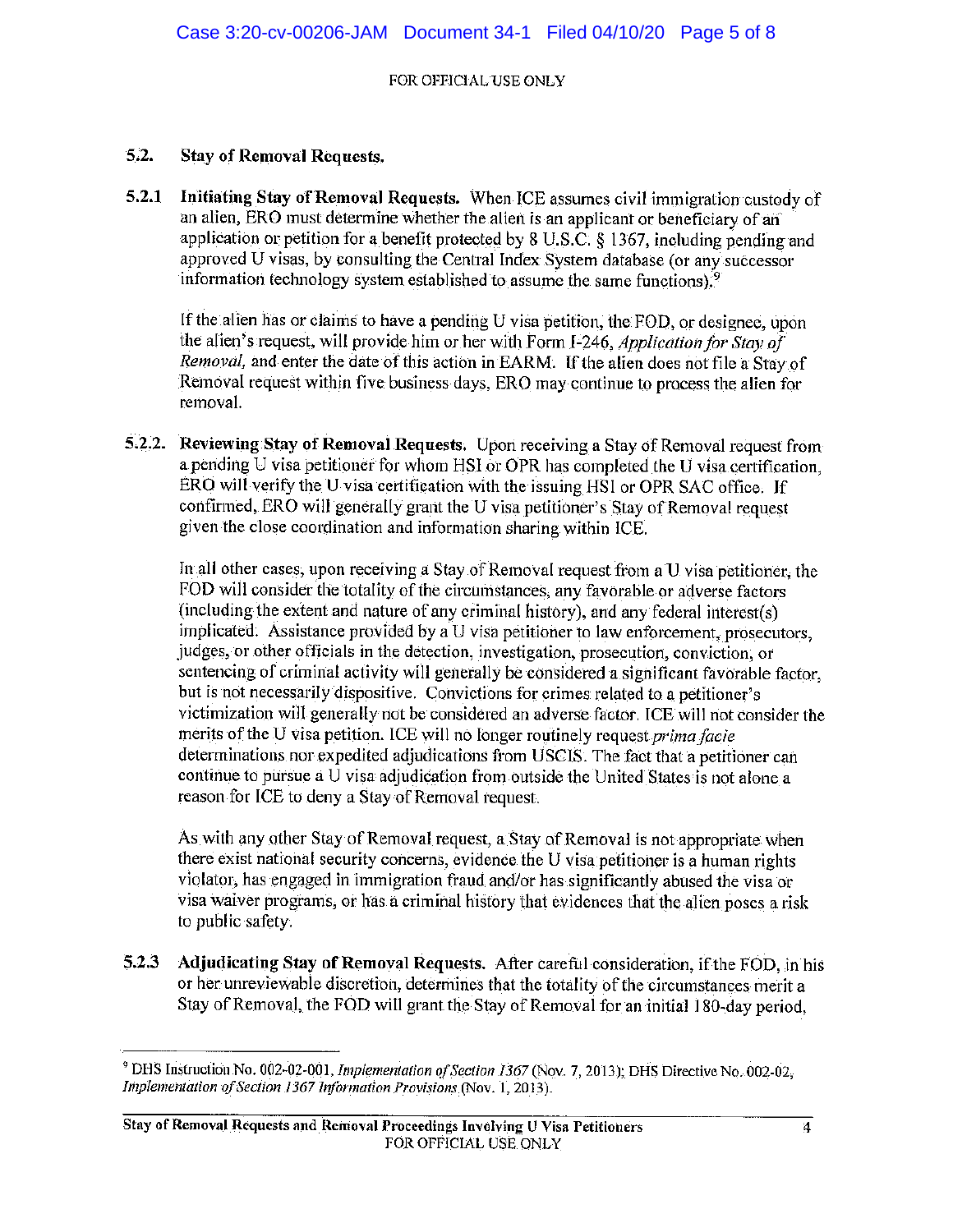Case 3:20-cv-00206-JAM Document 34-1 Filed 04/10/20 Page 6 of 8

## FOR OFFICIAL USE ONLY

and may then renew it for additional 180-day periods thereafter, so long as no new adverse factors arise.

- 5.2.4. Memorializing a Discretionary Decision. Upon deciding to grant or deny a U visa petitioner's Stay of Removal request, the POD will provide the petitioner and the attorney of record, if applicable, with written notice of the decision; place a copy of the notice in the U visa petitioner's A-file; and enter the decision into the ENFORCE Alien Removal Module (EARM).
- 5.2.5. Detention/Release. As in all cases, ifa U visa petitioner is not subject to mandatory detention, and particularly where the POD has granted a Stay of Removal, FODs should consider whether continued detention is appropriate given the facts and circumstances of the case.
- 5.2.6. Removal ofU Visa Petitioners. The removal ofan alien whose Stay of Removal request is denied will continue consistent with current removal policies and procedures.
- 5.2.7. Effect ofUSCIS U Visa Waiting List Determination, Approval or Denial on the Stay of Removal. JfUSClS places the U visa petitioner on the waiting list, ICE will not grant a further Stay of Removal as the petitioner will have been granted deferred action by USCIS, making the stay unnecessary. Given the grant of deferred action for these U visa petitioners, FODs should consider whether continued detention is necessary or appropriate given the facts or circumstances of the case. Upon approval of a U visa, orders of exclusion, deportation, or removal issued by DHS are deemed cancelled by operation of law as of the date of USCIS's approval of Form 1-918. <sup>1</sup> ° Final orders of removal issued by an immigration judge are subject to reopening for cancellation in light of the U visa approval.<sup>11</sup> On the other hand, USCIS's denial of the U visa petition will result in the Stay of Removal being lifted automatically as of the date the denial becomes administratively final.<sup>12</sup>

# 5.3 U Visa Petitioners in Removal Proceedings.

5.3.1 Petitioning While in Proceedings. Aliens in pending removal, exclusion, or deportation proceedings may petition for a U visa. If an alien in removal proceedings states that he or she has filed a U visa petition with USClS, provides proof of such filing, and requests that OPLAjoin a motion to terminate removal proceedings, OPLA will consider on a case-by-case basis whether or not to exercise its discretion to join a motion to terminate proceedings before the immigration judge or the Board of Immigration Appeals while the Form I-918 is being adjudicated.<sup>13</sup> Determinations of whether to join a motion to

<sup>10</sup>8 C.F.R. § 214.14(c)(S)(i).

 $\mathbf{I}^{\mathrm{T}}$  Id.

 $12$  8 C.F.R. § 214.14(c)(5)(ii).

 $^{13}$  8 C.F.R. § 214.14(c)(1)(i).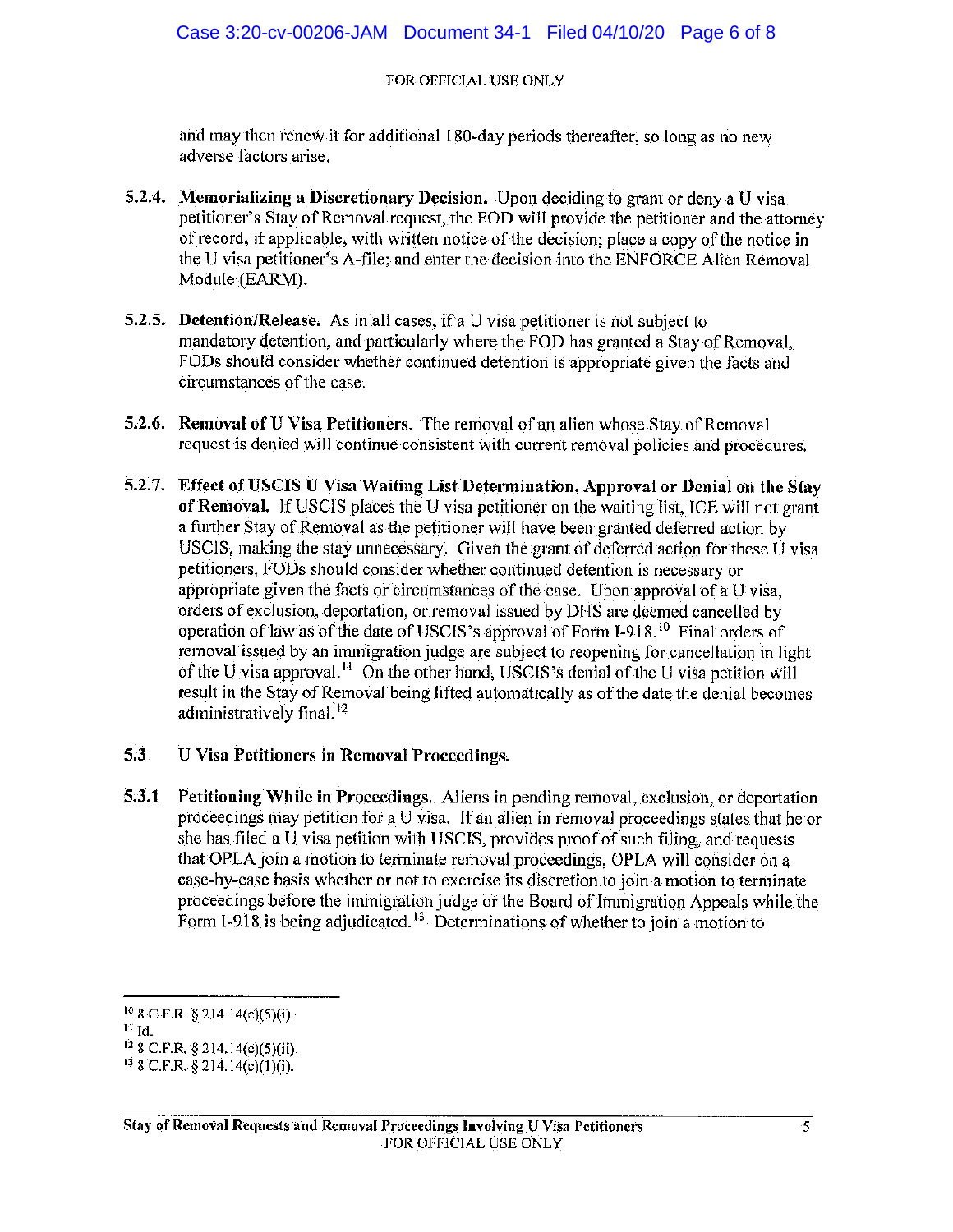terminate in such cases will be made consistent with Section 5.2.2 and relevant OPLA guidance regarding the exercise of prosecutorial discretion. <sup>14</sup>

**5.3.2 Effect of USCIS U Visa Waiting List Determination, Approval, or Denial on**  Proceedings. If USCIS places the U visa petitioner on the waiting list while he or she is still in pending removal proceedings, OPLA may move, or join a motion, to dismiss the removal proceedings without prejudice.

If, after a final order of exclusion, deportation, or removal has been issued by an immigration judge, USCIS places the U visa petitioner on the waiting list or approves the petition, OPLA may join a motion to reopen and dismiss proceedings, without prejudice. 15 Orders of exclusion, deportation, or removal issued by DHS are cancelled by operation of law as of the date of USCIS's approval of Form I-918.<sup>16</sup>

If USCIS denies the U visa petition and removal proceedings were previously dismissed, then OHS may file a new Form 1-862, *Notice to Appear,* to initiate proceedings against the individual.<sup>17</sup>

**6. Recordkeeping.** Records in EARM and PLAnet will be retained permanently until the National Archives and Records Administration issue formal guidance.

# 7. **Authorities/References .**

- **7.1.** *Victims of Trafficking and Violence Protection Act of 2000,* Pub. L. No. 106-386 , 114 Stat. 1464.
- **7.2.** *Violence Against Women and Department of Justice Reauthorization Act of 2005,* Pub. L. No. 109-162, Tit. VIII, 119 Stat. 3053-3077.
- **7.3.** *William Wilberforce Trafficking Victims Protection Reauthorization Act of 2008,* Pub. L. No. 110-457, 122 Stat. 5044.
- **7.4.** *Immigration and Nationality Act of 1952,* as amended (INA), Pub. L. No. 82-414, 66 Stat. 163.
- **7.5.** 8 U.S.C. § 1101(a)(15)(U); **INA** § 101, U nonimmigrant definition.
- 7.6. 8 U.S.C. § 1367, Penalties for disclosure of information.
- 7.7. 8 C.F.R. § 214.14, Alien victims of certain qualifying criminal activity.

<sup>&</sup>lt;sup>14</sup> See, e.g., Tracy Short, Principal Legal Advisor, *Guidance to OPLA Attorneys Regarding the Implementation of the President's Executive Orders and the Secretary's Directives on Immigration Enforcement* (Aug. 15, 2017).<br><sup>15</sup> 8 C.F.R. § 214.14(c)(5)(i).<br><sup>16</sup> *Id* 

<sup>17</sup>8 C.F.R. § 2l4. 14(c)(5)(ii).